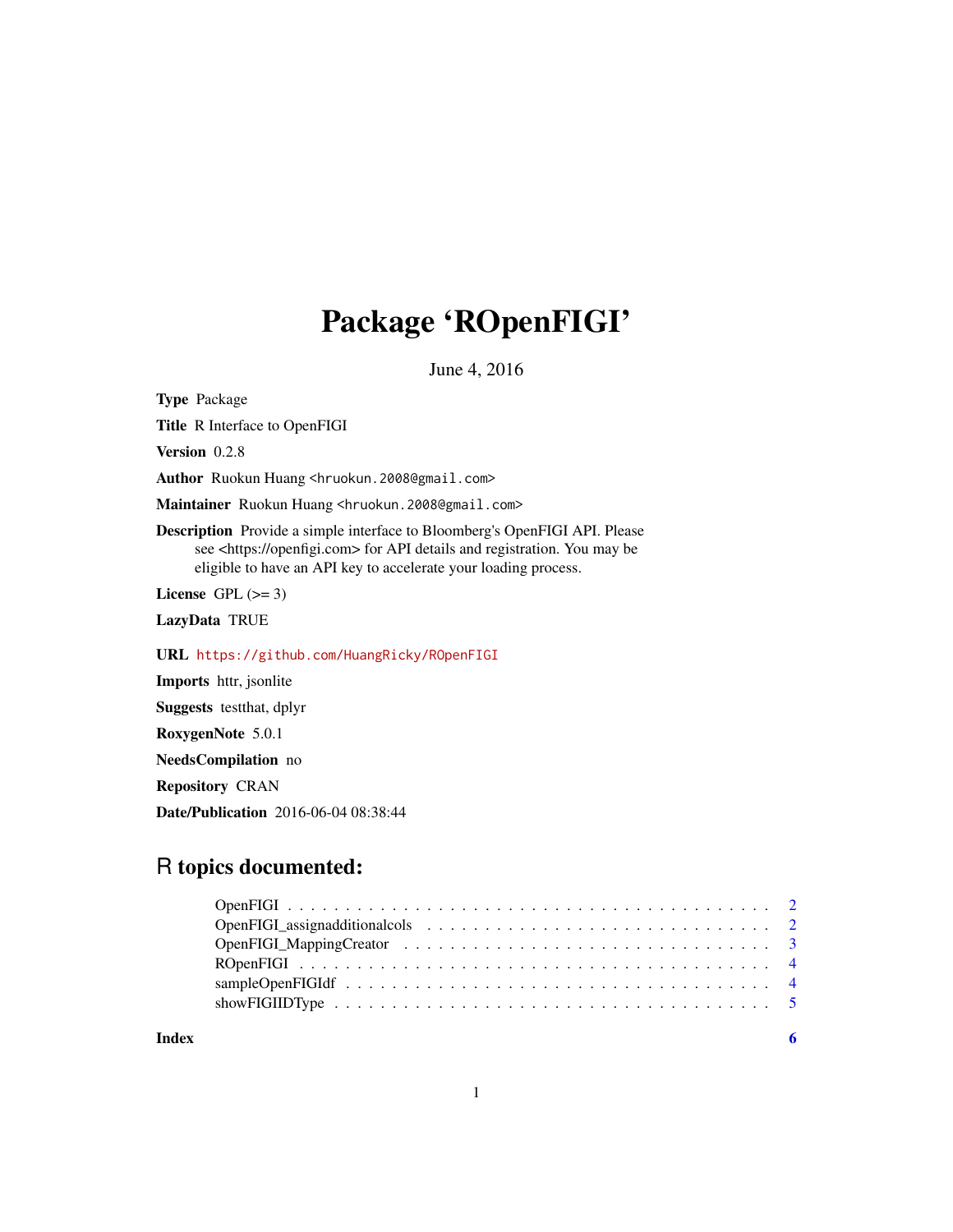<span id="page-1-0"></span>

#### Description

OpenFIGI main function

#### Usage

```
OpenFIGI(input, apikey = NULL,
 openfigiurl = "https://api.openfigi.com/v1/mapping", preferdf = F)
```
#### Arguments

| input       | input data frame or ison, and others that can be feed into to JSON   |
|-------------|----------------------------------------------------------------------|
| apikey      | your API key                                                         |
| openfigiurl | Bloomberg's OpenFIGI URL, please see https://openfigi.com/api        |
| preferdf    | if only supply 1 input, do you prefer to see the data.frame directly |

#### Details

you may need to setInternet2() or set up proxy if needed

#### Value

a list of data.frame, of a data.frame if preferdf=T and only 1 request

#### Examples

```
## Not run:
 setInternet2()
 figirst = OpenFIGI(sampleOpenFIGIdf())
```
## End(Not run)

OpenFIGI\_assignadditionalcols *Assign addition cols*

#### Description

Assign addition cols

#### Usage

OpenFIGI\_assignadditionalcols(rst1, additioncols)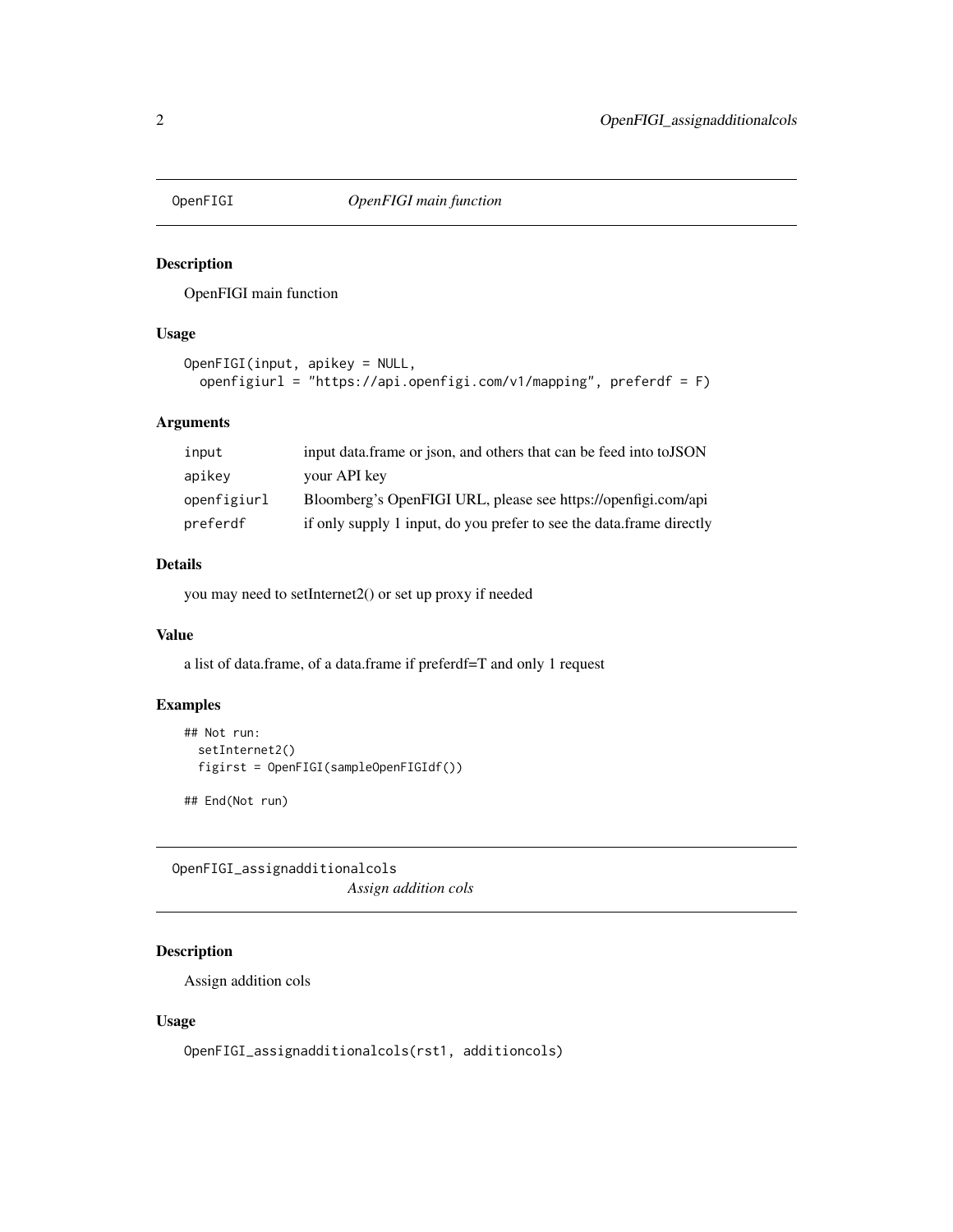#### <span id="page-2-0"></span>Arguments

| rst1         | a result list                                                  |
|--------------|----------------------------------------------------------------|
| additioncols | additional columns you would like to include in the data.frame |

#### Details

internal function

#### Value

a data.frame with new columns

OpenFIGI\_MappingCreator

*Create mapping table out of OpenFIGI*

#### Description

Create mapping table out of OpenFIGI

#### Usage

```
OpenFIGI_MappingCreator(input, apikey = NULL,
  openfigiurl = "https://api.openfigi.com/v1/mapping",
  additioncols = c("ID_ISIN", "ID_BB_UNIQUE", "ID_SEDOL", "ID_COMMON",
  "ID_WERTPAPIER", "ID_CUSIP", "ID_BB", "ID_ITALY", "ID_EXCH_SYMBOL",
  "ID_FULL_EXCHANGE_SYMBOL", "COMPOSITE_ID_BB_GLOBAL",
  "ID_BB_GLOBAL_SHARE_CLASS_LEVEL", "ID_BB_SEC_NUM_DES", "ID_BB_GLOBAL",
  "TICKER", "ID_CUSIP_8_CHR", "OCC_SYMBOL", "UNIQUE_ID_FUT_OPT", "OPRA_SYMBOL",
  "TRADING_SYSTEM_IDENTIFIER"))
```
#### Arguments

| input        | input data. frame or json, and others that can be feed into to JSON |
|--------------|---------------------------------------------------------------------|
| apikey       | your API key                                                        |
| openfigiurl  | Bloomberg's OpenFIGI URL, please see https://openfigi.com/api       |
| additioncols | additional columns you would like to include in the data.frame      |

#### Details

assiging ISIN, CUSIP and other columns needed. Requires dplyr package to bind rows.

#### Value

a data.frame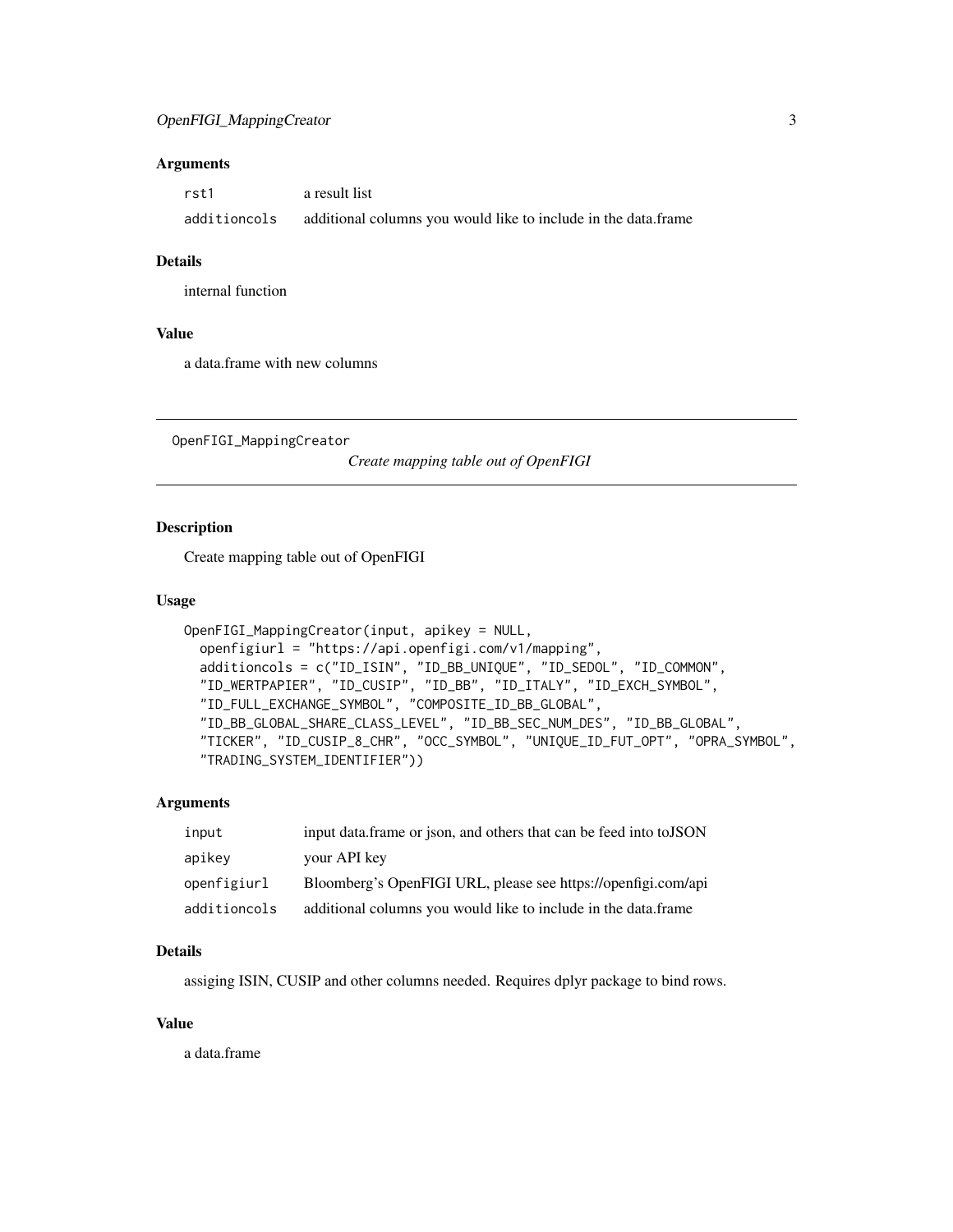#### Examples

```
## Not run:
  setInternet2()
  figirst = OpenFIGI_MappingCreator(sampleOpenFIGIdf())
## End(Not run)
```
ROpenFIGI *ROpenFIGI*

#### Description

ROpenFIGI

#### Details

Provide a simple interface to OpenFIGI by Bloomberg. parse data into data.frame

#### Author(s)

Ruokun Huang <hruokun.2008@gmail.com>

Maintainer: Ruokun Huang <hruokun.2008@gmail.com>

sampleOpenFIGIdf *Generate a Sample data.frame for FIGI request*

#### Description

Generate a Sample data.frame for FIGI request

#### Usage

sampleOpenFIGIdf()

#### Value

a data.frame of sample request

<span id="page-3-0"></span>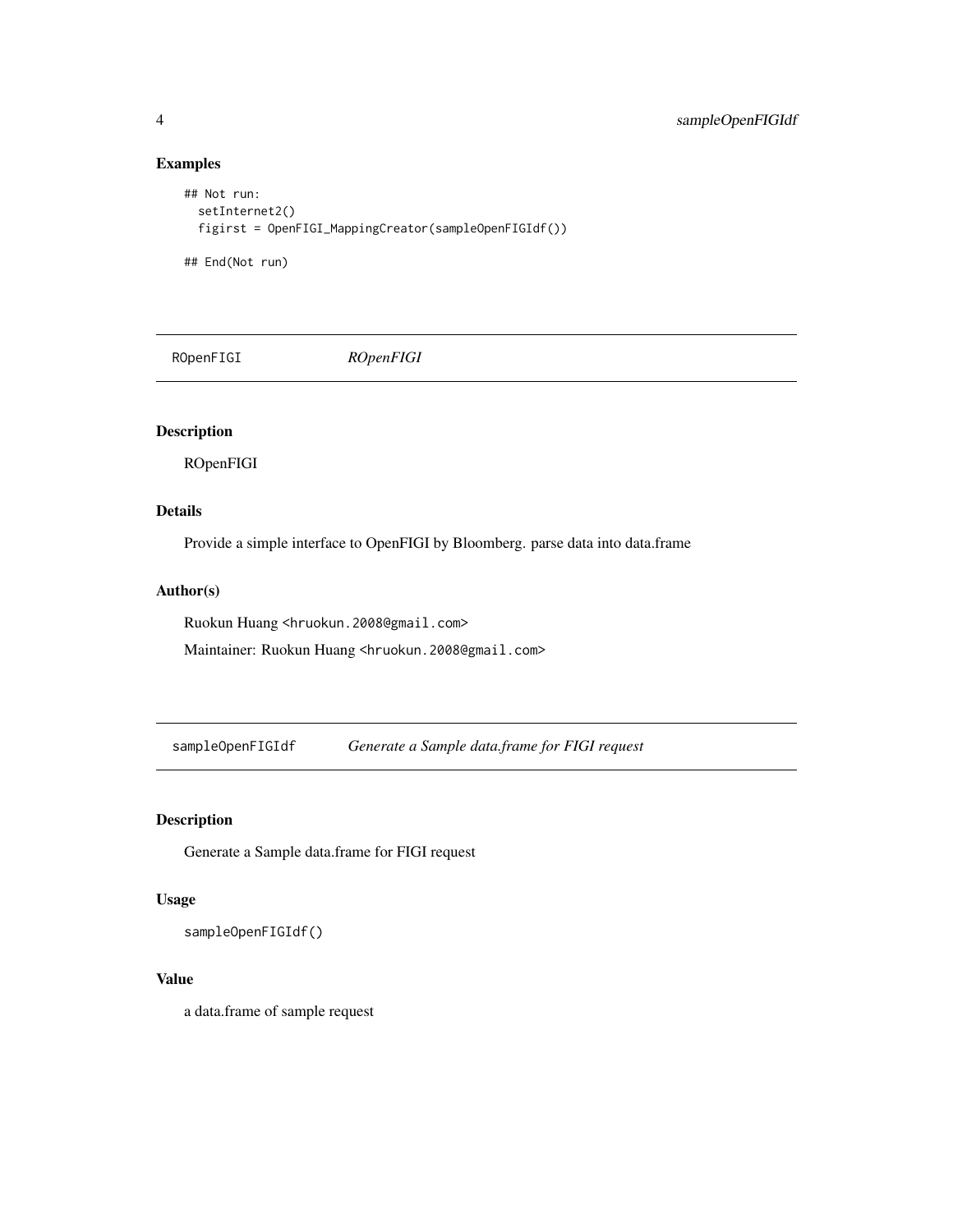<span id="page-4-0"></span>

## Description

Generate FIGI Supported Identifiers

## Usage

showFIGIIDType()

#### Value

a char vector